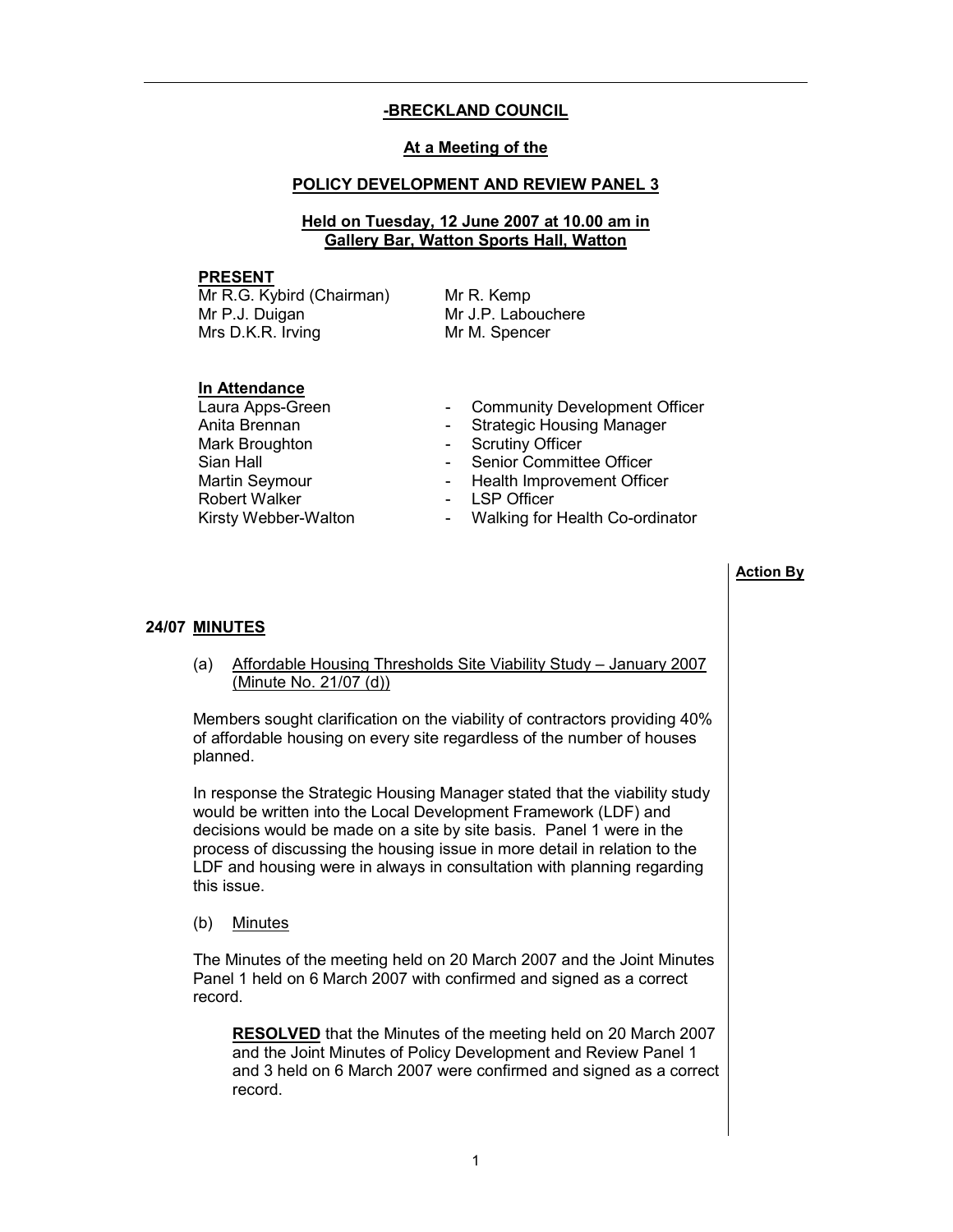# 25/07 APOLOGIES

 Apologies for absence were received from Mrs S. R. Howard-Alpe and Mr F. J. Sharpe.

# 26/07 EXCLUSION OF PRESS AND PUBLIC

RESOLVED that under Section 100(a)(4) of the Local Government Act 1972, the Press and Public be excluded from the meeting for the following item (Minute No. 27/07) of business on the grounds they involve the likely disclosure of exempt information as described in paragraph 3 of Schedule 12a to the Act.

# 27/07 URGENT BUSINESS

# (a) Breckland Housing Register – Award of Contract

The Chairman had agreed to take this item as urgent business. The reason for the urgency was to ensure that Members of the Panel had the opportunity to discuss the award of the Breckland Housing Register contract before it was presented to Cabinet on 18 June 2007.

The Strategic Housing Manager presented the report, which explained that the initial expressions of interest in the detailed specification had materialised into two full tenders. A stringent evaluation process had taken place, the results of which were reported. The circulated pro forma b, which had identified and explained various areas addressed during the evaluation process, referred to a budget shortfall over the five years of the proposed contract, the funding for which needed to be allocated via the Star Chamber process. It was also pointed out that, in order to align with the six year rolling budget, the service would need to be maintained beyond year five of the contract and, if accepted, it was proposed that a full review take place in year three to ascertain marketing opportunities and associated efficiencies.

The options available were to award the five year contract to administer the Housing Register and introduce a Choice Based Lettings Scheme on behalf of the Council be awarded to the preferred tenderer identified through evaluation, i.e. ARP Trading Ltd, or not to award the contract. The tender submitted by ARP Trading scored more highly through the evaluation process than the other tender and, although not the most competitive tender in terms of cost, it had demonstrated a more appropriate approach to service delivery, it represented the lowest levels of risk and was more innovative in that it would provide the Council with more opportunities to deliver cashable and non cashable savings during the period of the contract.

Members requested that a progress report on the improvement of the management of the Housing Register be provided six months after the contract had been awarded and that a representative from the successful contractor be present at that meeting.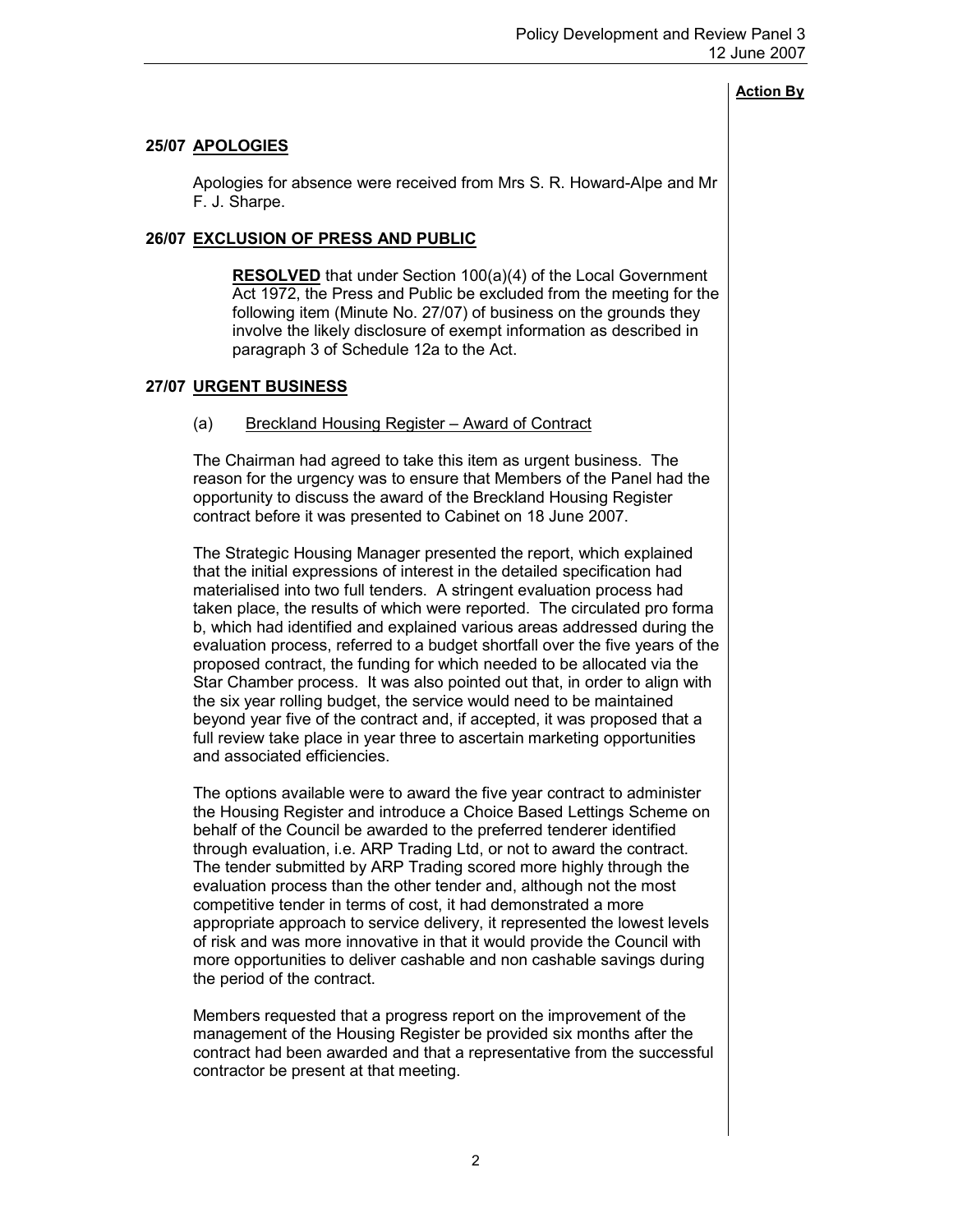**RECOMMEND** that Overview and Scrutiny recommend to Cabinet that (1) the contract to administer the Housing Register and introduce a Choice Based Lettings Scheme on behalf of Breckland Council be awarded to ARP Trading Ltd; (2) a five year contract term be awarded to 2012, at a cost of £1,328,093.00; and (3) a comprehensive review be undertaken in year three of the contract into the future options for delivery of the service. RESOLVED that a progress report on the management of the Housing Register be provide six months after the contract had been awarded and that a representative from the successful contractor be available at that meeting. 28/07 BIG LOTTERY CHILDREN'S PLAY The Community Development Officer submitted a report which outlined the development of a Breckland Play Strategy and the potential for bringing £238,000 of external lottery funding into the district. There were four key requirements which needed to be met to enable an application to the Big Lottery for funding. These were:- The Setting up of a Play Partnership This had been done successfully under the auspices of the Local Strategic Partnership (LSP). Key stakeholders were invited to be part of the Forum in September 2006. Representatives on the Forum included: Police, Breckland Council, Norfolk Rural Community Council, Primary Care Trust, Sure Start Thetford, Voluntary Youth Services, Planning Policy, Equalities and elected member.

The Development of a Portfolio of Projects in the District

These projects had to be agreed and endorsed by the Play Forum and should be evenly spread across the district.

• Formal Application to the Big Lottery

The deadline for the application would be 10 September 2007. The application for the £238,000 had to be made by the district council. The community development team was leading on the application and would be responsible for monitoring the projects, managing spend and working in partnership with delivery groups to implement the projects in the portfolio.

• Development of a Breckland Play Strategy

This was developed in partnership and endorsed by both Breckland Council and the LSP Play Forum.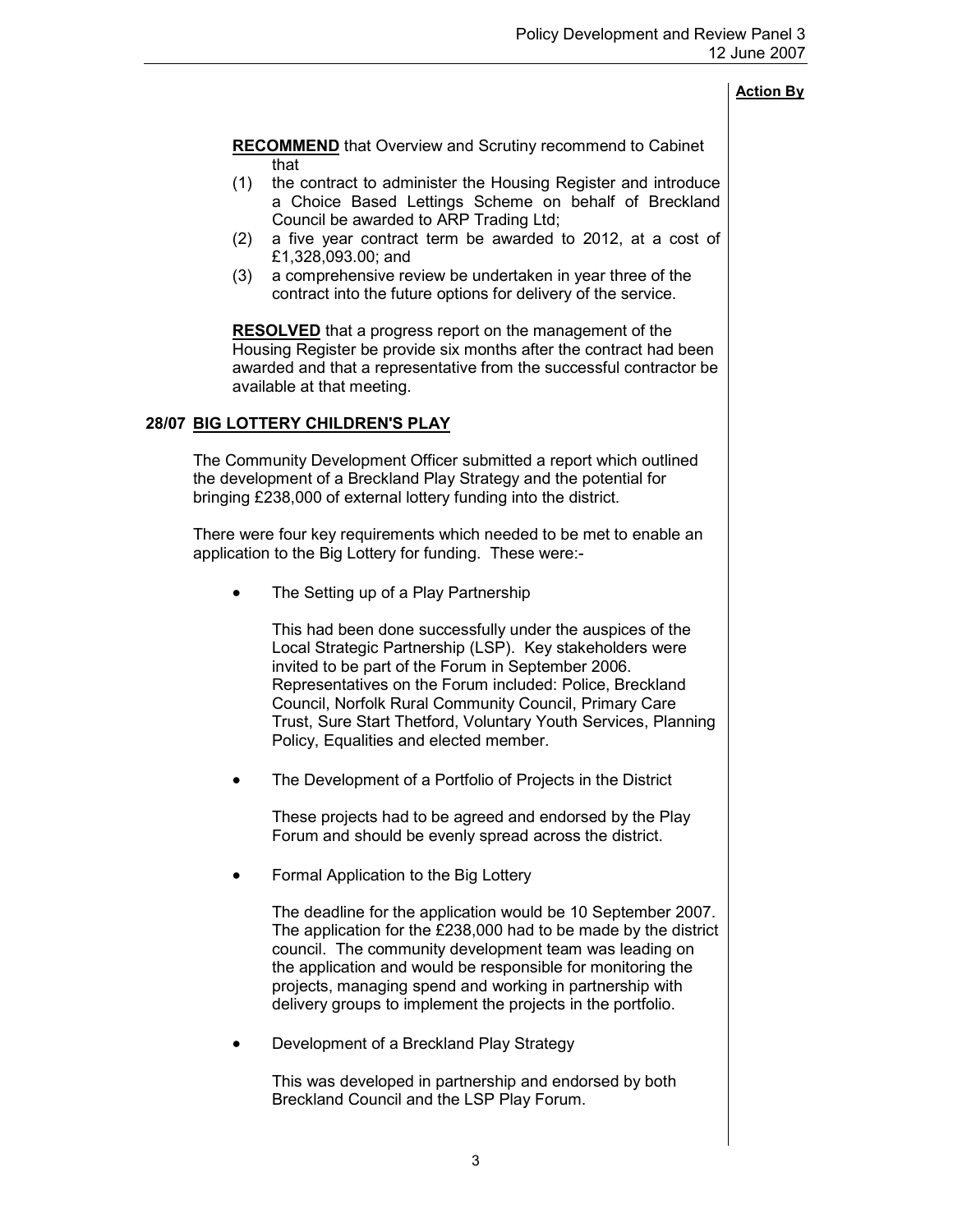Following a number of workshops research as shown that young people wanted:-

- Adventurous challenging play that involved some risk.
- Clean play areas with bins, somewhere to sit with dog restrictions.
- To feel safe from other people design would be an important factor.
- Accessible play opportunities somewhere where they could reach by foot or bicycle.

With regard to whether the bid would be successful the Local Strategic Partnership Officer stated the bids had been designed to satisfy the Lottery Bid Form and there was a balance between the urban and rural areas. There was good evidence base for the project bids as each area involved had been subject to a village appraisal. If a bid was not successful there were a small number of reserve bids which would be put forward if the lottery felt that a project would not be viable. It was noted that each project had been carefully tailored to the area.

In response to queries regarding further play provision, especially for the 14-17 year old age range, the Community Development Officer stated that the lottery bid formed part of a longer, broader strategy which would cover a five year period and would contain action plans for the future of play provision within Breckland.

Concern was raised with regard to the sale of school playing fields which had occurred in recent years. In response the Health Improvement Officer stated that Sport England was a statutory consultee for any matters relating to school play areas.

With regard to the figures relating to the health of Breckland residents the Members requested that the Norfolk Primary Care Trust Epidemiologist would attend a future meeting to discuss the information relating to health trends in Breckland.

The Strategy had been produced in consultation with the Planning Policy Team and therefore the information regarding play areas would be contained within the Local Development Framework.

Members queried whether toilet facilities would be provided as part of the projects and were informed that as one of the objectives of the projects was to make play accessible those using the play areas should be close enough to their homes. Further to this as funding was limited the majority proportion of that funding would be spent on the actual play equipment.

RESOLVED that the Overview and Scrutiny Committee recommend that the Cabinet adopts the Play Strategy and approves the submission of a bid tot the Big Lottery Fund for the sum of £238,000.